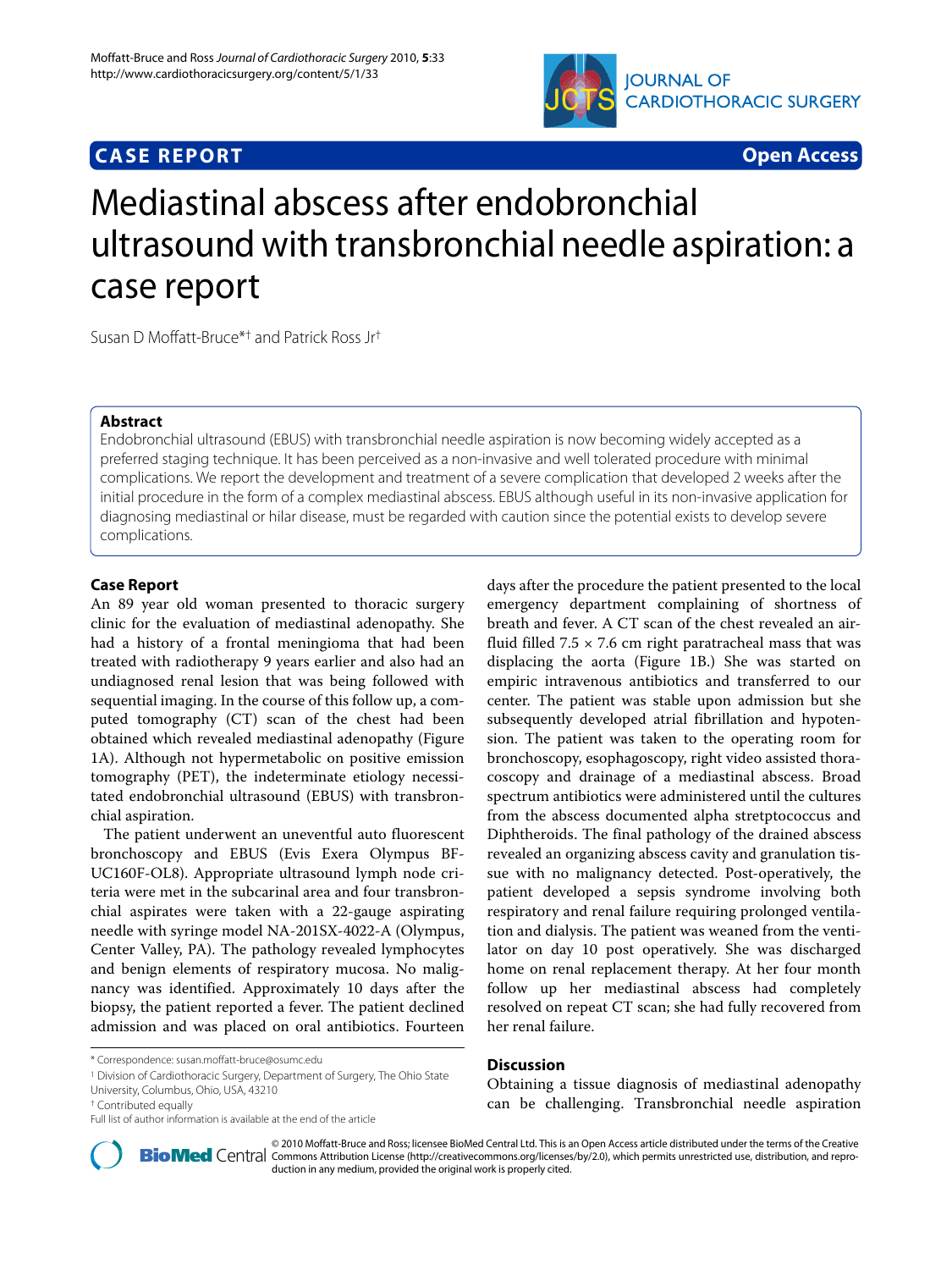<span id="page-1-0"></span>

(TBNA) that has been performed "blindly" has been in existence for more than 20 years but has been little used likely due to its static nature and low sensitivity [[1,](#page-1-1)[2](#page-1-2)]. Until recently, mediastinal adenopathy has required surgical intervention in the form of a mediastinoscopy or video-assisted thoracoscopic mediastinal lymph node dissection. With the introduction of a radial probe, which uses a radial scanning ultrasonic miniprobe (EBUS) inserted through the bronchoscope, sensitivity for diagnosing mediastinal nodes appeared to have increased. Whilst this devise was good for discerning vascular structures, it had to be withdrawn at the time of the actual biopsy. The development of the convex probe (CP-EBUS, XBF-UC160F-OL8/BC-UC260F-OL8; Olympus Medical Systems, Center Valley, PA) however has overcome this problem with the ability to simultaneously use the ultrasound probe to visualize sampling the node. Recently reviewed literature speaks to a sensitivity range of 85- 100% and a negative predictive value of 11-97% in diagnosing mediastinal adenopathy associated with lung cancer and similar success in diagnosing sarcoidosis and lymphoma [[3\]](#page-2-0). Authors have also reported success in terms of cancelling transthoracic needle biopsies and surgical diagnostic procedures in up to 47% of cases [[4\]](#page-2-1). it is therefore reasonable to suggest that for the evaluation of mediastinal adenopathy, EBUS directed biopsy, is fast becoming the preferred method of diagnosis [\[5](#page-2-2)[,6](#page-2-3)].

Part of the attraction of EBUS and transbronchial biopsy has been the lack of reported complications. Presumably, the EBUS component is thought to have eliminated or reduce the potential of complications that were rarely associated with "blind" or conventional TBNA such as aortic puncture, pneumomediastinum and chylothorax [[7,](#page-2-4)[8\]](#page-2-5). Large centers have described their learning curve experience and report that after 10 procedures, the sensitivity of EBUS with transbronchial biopsy can be as high as 96% with an accuracy of 97% [[6\]](#page-2-3). Despite the learning

curve however, no complications were reported in over 100 procedures [\[6](#page-2-3)]. Similarly, a review of the literature pertaining to a recent 24 month period (2007-2008), no surgical complications were reported, with the exception of sedation related issues [[3,](#page-2-0)[6\]](#page-2-3). A very recent case report from a large academic center presents two infectious complications from endobronchial ultrasound transbronchial needle aspiration [[7\]](#page-2-4). The first was a pericardial effusion that was positive for *Actinomyces odontolyticus* and *Streptococcus mutans*. Full recovery followed percutaneous drainage and antibiotic therapy. The second was a lung abscess that was treated with prolonged antibiotics. Neither complication required surgical intervention or a prolonged hospitalization.

The case presented herein highlights the potential for a serious complication with innovative technology. Upon review of the patient's transbronchial aspirates, the pathology was non-diagnostic and had not been sent for culture. As a result of this case, it is now our practice to send all EBUS aspirates for culture in addition to obtaining bronchial aspirates. As a thoracic surgery group, we have now completed over 80 EBUS and transbronchial aspirates without additional complications. As a result of this complicated case, however, our clinical awareness has been heightened. We would encourage caution with a technique often associated with few complications.

## **Consent**

Written informed consent was obtained from the patient for publication of this case report and any accompanying images. A copy of the written consent is available for review by the Editor-in-Chief of this journal.

#### **Abbreviations**

(EBUS): Endobronchial ultrasound; (CT): Computed tomography; (PET): Positive Emission Tomography; (TBNA): Transbronchial needle aspiration.

#### **Competing interests**

Dr. Moffatt-Bruce and Dr. Ross declare that they do not have any financial or non-financial competing interests relative to this case report.

#### **Authors' contributions**

PR was the primary caregiver for this patient and reviewed the manuscript. SMB also cared for this patient and drafted and completed the manuscript. Both authors read and approved the final manuscript.

#### **Author Details**

Division of Cardiothoracic Surgery, Department of Surgery, The Ohio State University, Columbus, Ohio, USA, 43210

#### Received: 2 January 2010 Accepted: 5 May 2010 Published: 5 May 2010

#### **References**

- <span id="page-1-1"></span>1. Wang KP, Marsh BR, Summer WR, Terry PB, Erozan YS, Baker RR: Transbronchial needle aspiration for diagnosis of lung cancer**.** Chest 1981, 80:48-50.
- <span id="page-1-2"></span>2. Holty J-EC, Kuschner WG, Gould MK: Accuracy of transbronchial needle aspiration for mediastinal staging of non-small cell lung cancer: a meta-analysis**[.](http://www.ncbi.nlm.nih.gov/entrez/query.fcgi?cmd=Retrieve&db=PubMed&dopt=Abstract&list_uids=15994251)** Thorax 2005, 60:949-955.